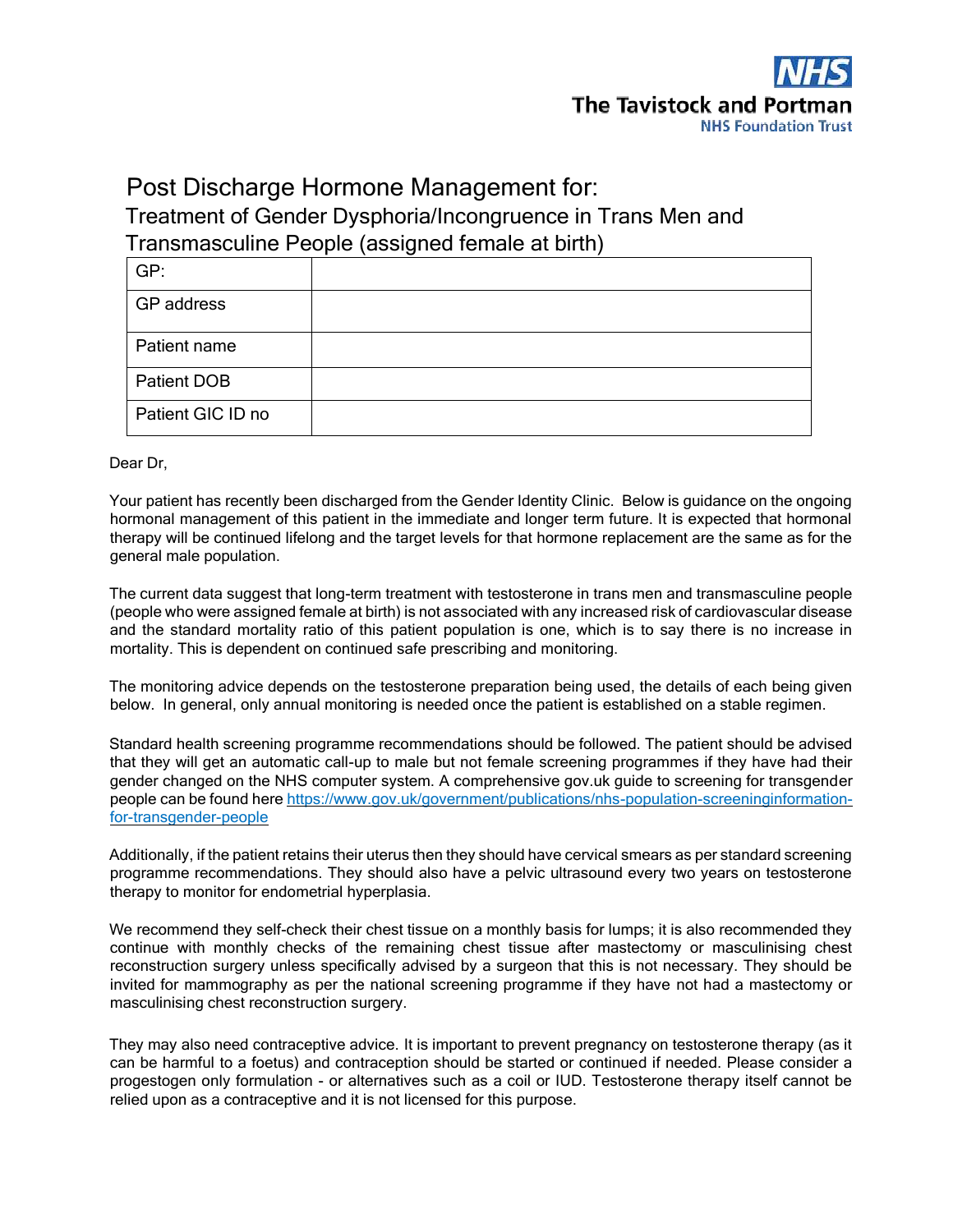| Testosterone formulations: QUICK GLANCE DOSE TITRATION & MONITORING GUIDE                                                                                                                                                                  |                                                                                                                                                                                                    |                                                                                                                                                          |                                                                                                                       |                                                                         |                                                                                                                                    |                                                                                                                                                                                                                               |  |  |
|--------------------------------------------------------------------------------------------------------------------------------------------------------------------------------------------------------------------------------------------|----------------------------------------------------------------------------------------------------------------------------------------------------------------------------------------------------|----------------------------------------------------------------------------------------------------------------------------------------------------------|-----------------------------------------------------------------------------------------------------------------------|-------------------------------------------------------------------------|------------------------------------------------------------------------------------------------------------------------------------|-------------------------------------------------------------------------------------------------------------------------------------------------------------------------------------------------------------------------------|--|--|
| Preparation                                                                                                                                                                                                                                | Dose                                                                                                                                                                                               | Frequency                                                                                                                                                | Monitoring<br>Method                                                                                                  | Target range,<br>testosterone                                           | Maximum<br>Dose                                                                                                                    | How to adjust, if<br>needed                                                                                                                                                                                                   |  |  |
| <u>Testosterone</u><br>Injections<br>(shorteracting)<br>Sustanon<br>or<br>Testosterone<br>Enantate                                                                                                                                         | Starting<br>dose<br>250 <sub>mg</sub><br>(1ml vial)<br>(dose<br>range<br>150250mg,<br>$0.6 - 1ml)$                                                                                                 | 2-4 weekly                                                                                                                                               | Trough: just<br>before an<br>injection<br>(same day)<br>Peak: 7 days<br>later<br>*bloods as<br>below*                 | Trough level:<br>8 - 12 nmol/L<br>Peak level:<br>Less than 30<br>nmol/L | 250mg every<br>7 days                                                                                                              | Focus on trough<br>level first, and<br>adjust dosing<br>interval as<br>needed to<br>achieve target<br>(usually by a<br>week up or<br>down).<br>If trough is in<br>range, but peak<br>is high, reduce<br>dose in 50mg<br>steps |  |  |
| Longer Acting<br>Testosterone<br><b>Injection</b><br>Nebido<br>(has an initial<br>loading phase -<br>please ask GIC for<br>instructions before<br>switching to<br>Nebido)                                                                  | 1,000mg<br>(4ml vial)                                                                                                                                                                              | $6 - 15$<br>weekly                                                                                                                                       | Trough: just<br>before an<br>injection<br>(same day)<br>*bloods as<br>below*<br>**No peak<br>testosterone<br>required | 15 - 20nmol/L                                                           | 1000mg<br>every 6<br>weeks                                                                                                         | Adjust<br>dosing<br>interval as<br>required<br>(usually by a<br>week up or<br>down). Dose<br>is not usually<br>adjusted.                                                                                                      |  |  |
| Testosterone gel<br>pumps: (topical)<br>Testogel 16.2mg/g<br>(20.25mg)<br>testosterone per<br>pump actuation)<br>or<br>2%<br>Tostran<br>(10mg per pump<br>actuation)<br>or<br>Testavan<br>$20$ mg/g<br>gel<br>(23mg per pump<br>actuation) | Usual<br>starting<br>doses:<br>Testogel: 2<br>pump<br>actuations<br>$(40.5 \text{ mg})$<br>Tostran: 4<br>pump<br>actuations<br>$(40$ mg)<br>Testavan: 2<br>pump<br>actuations<br>$(46 \text{ mg})$ | Daily, apply Bloods 4-6<br>full dose in<br>the<br>inner thighson arms)<br>or lower<br>torso/<br>abdomen -<br>but not to<br>chest or<br>genital<br>areas. | hours after gel<br>application<br>morning, to (ensure no gel<br>*bloods as<br>below*                                  | 15 - 20nmol/L                                                           | 100mg daily<br>(5 actuations<br>of Testogel<br>pump<br>10 actuations<br>of Tostran<br>pump<br>4 actuations<br>of Testavan<br>pump) | Adjust dose as<br>required.<br>Adjustments<br>usually as steps<br>of 1 pump<br>actuation at a<br>time.                                                                                                                        |  |  |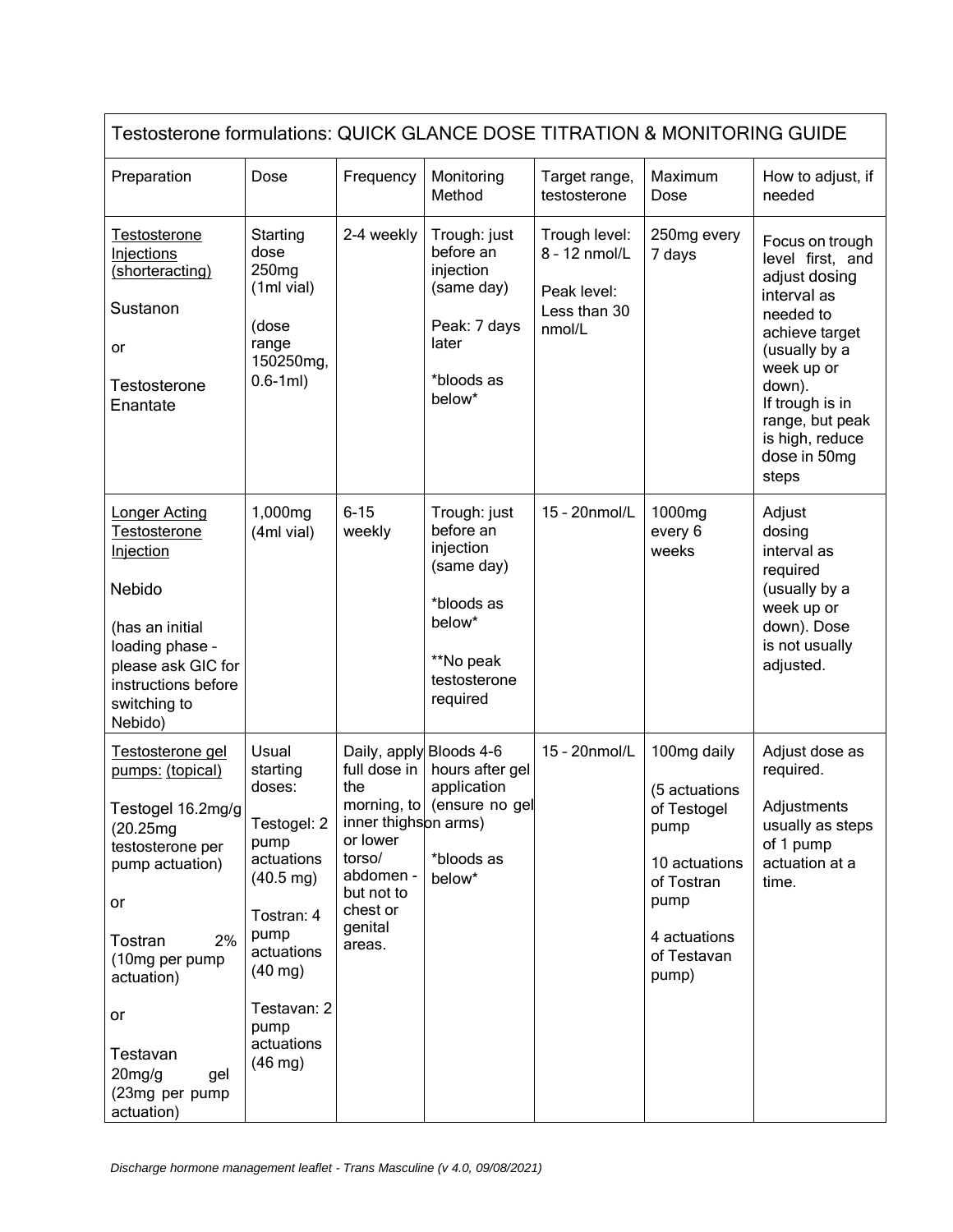Medications that may be recommended in addition to testosterone:

If testosterone therapy to adult male levels does not suppress menstruation, or the person has amenorrhoeic cycling, then a progestin (first-line) or GnRH analogue can be used to suppress ovarian function.

Progestins: Medroxyprogesterone acetate 10 mg BD, or TDS (if BD is not adequate).

GnRH analogues (as used for endometriosis): Decapeptyl (Triptorelin) SR 11.25 mg (IM) every 12 weeks or Zoladex (Goserelin) 10.8 mg (sub cut) every 12 weeks. Other alternatives listed in shared care document. Blood tests that need to be requested (including safety blood tests, for monitoring):

#### Testosterone gels:

4-6 hours after gel application: testosterone, FBC, LFTs and fasting lipids.

Remember to ensure no gel was applied to the arm from which blood is taken (or inaccurately high levels may result).

## Sustanon / Testosterone Enantate:

- 1. On day of injection, immediately before injection (trough): testosterone, FBC, LFTs and fasting lipids.
- 2. 7 days later (peak): testosterone only.

## Nebido:

On day of injection, immediately before injection (trough): testosterone, FBC, LFTs and fasting lipids \*\*No peak testosterone required.

When the dosing or frequency of a preparation is changed, repeat blood tests (as above) need to be arranged:

Testosterone gels: 8 weeks after the adjustment.

Sustanon / Testosterone Enantate: trough & peak bloods at the 4<sup>th</sup> injection after the adjustment.

Nebido: a trough level just before the  $3<sup>nd</sup>$  injection after the adjustment. \*\*No peak testosterone required.

#### Monitoring frequency:

We recommend that monitoring bloods are done when due (as per above) after any change to dose, frequency or formulation.

Additionally, monitoring bloods should be done every 3-6 months in the first year, every 6-12 months in the second year, and then annually thereafter if therapy is stable with no red flags as below.

Blood pressure and body mass index should be monitored every 3-6 months in the first year of therapy, and after any dose change, then annually when treatment stabilised (or more frequently if indicated).

#### Red flags for monitoring, and actions:

As well as adjusting the testosterone dosing regimens, as per the table above, there will occasionally be results from the safety blood tests that need action:

#### Liver Function Tests:

For values less than 3x the upper limit of normal: check medicines and alcohol history, retest in 4-6 weeks. If LFTs are abnormal on repeat, then perform further investigations to determine the cause: Hepatitis B and C serology, HIV serology, EBV, Ferritin, Copper, Caeruloplasmin, liver auto-immune screen, ultrasound of the liver.

It may be appropriate to change to a topical testosterone to reduce the strain on the liver; please discuss this with the GIC endocrine service.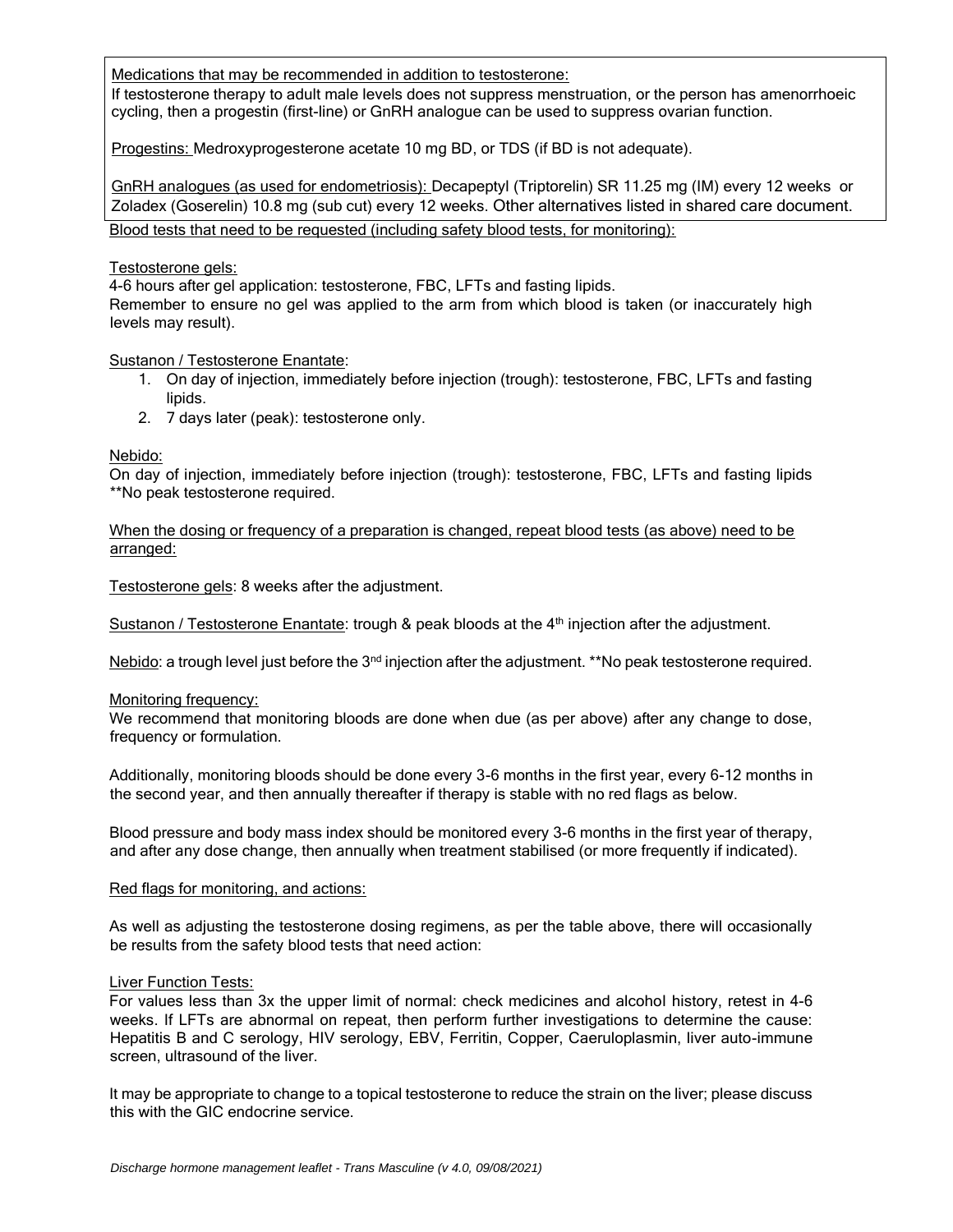Values of greater than 3x the upper limit of normal: GP to suspend hormone therapy and refer to local hepatology.

## Lipids:

Normal cardiovascular risk assessment and management applies. Seek advice if significant changes in lipids. Calculate the Q-risk score of the patient using the male gender to make intervention decisions.

## Polycythaemia: actions for Haematocrit / Packed Cell Volume levels:

•Haematocrit less than 0.52 is acceptable.

•Haematocrit 0.52 – 0.55: Advise patient to drink 2L water, ensure they are not smoking. Repeat bloods just before next Sustanon or Nebido injection, or 8 weeks later if using gel. If still raised on repeat, GP to seek advice from GIC.

•Haematocrit 0.55 – 0.59: GP to inform GIC urgently. Check FBC history to see if a pattern. Advise patient to drink 2L water, ensure they are not smoking. Repeat bloods just before next Sustanon or Nebido injection, or 8 weeks later if using gel. If pattern of polycythaemia on injections, then we advise switching to testosterone gel (as above) and also assess for other potential causes such as Obstructive Sleep Apnoea.

•Haematocrit 0.60 or above: GP to pause testosterone therapy and refer urgently to haematology for venesection, also inform GIC urgently. After haematology clearance then return to testosterone as topical therapy, with haematology plan for venesection.

If stopping therapy, reassure the patient that this is temporary, and that we would expect testosterone therapy to be resumed after the pause in treatment. The pause is unlikely to cause significant change in physical appearance.

#### Medication shortages and alternative formulations:

If there are local supply issues with particular formulations of hormonal medications, there are alternatives. We also have information on appropriate doses when switching formulations. Please see the following link for our advice:<https://gic.nhs.uk/gp-support/updates-on-physical-interventions/>

#### Contact with the GIC endocrine team:

Please note we are not an emergency service. We can only give advice on patients who are under, or who have been under, our care. Please only contact us by one means, either email or telephone. Doing both puts extra strain on our resources.

Many of your questions may be answered by looking at the endocrine advice on the GIC website we suggest that you check here for the answer to your question in the first instance: [https://gic.nhs.uk/gpsupport/updates-on-physical-interventions/](https://gic.nhs.uk/gp-support/updates-on-physical-interventions/)

We can advise on dose titration and adjustments to therapy, on receipt of blood test results and other monitoring information. If sending results for review, please also send confirmation of current hormonal therapies and dosages for clarity and safety purposes.

Email: GPs and other healthcare professionals can email gic.endocrine@nhs.net with queries, or for advice and support regarding hormonal therapies.

Telephone: We have a hormone advice telephone line for GPs and other healthcare professionals. If we do not answer the phone call, please leave a message. We aim to respond within 48 hours. The telephone number is: 020 8938 7369

#### Updates to hormonal treatment practice:

*Discharge hormone management leaflet - Trans Masculine (v 4.0, 09/08/2021)* We suggest that from time to time you check with the clinic's website (gic.nhs.uk) to see if there have been any change in hormonal treatment practice, as occasionally, with increasing knowledge, we do